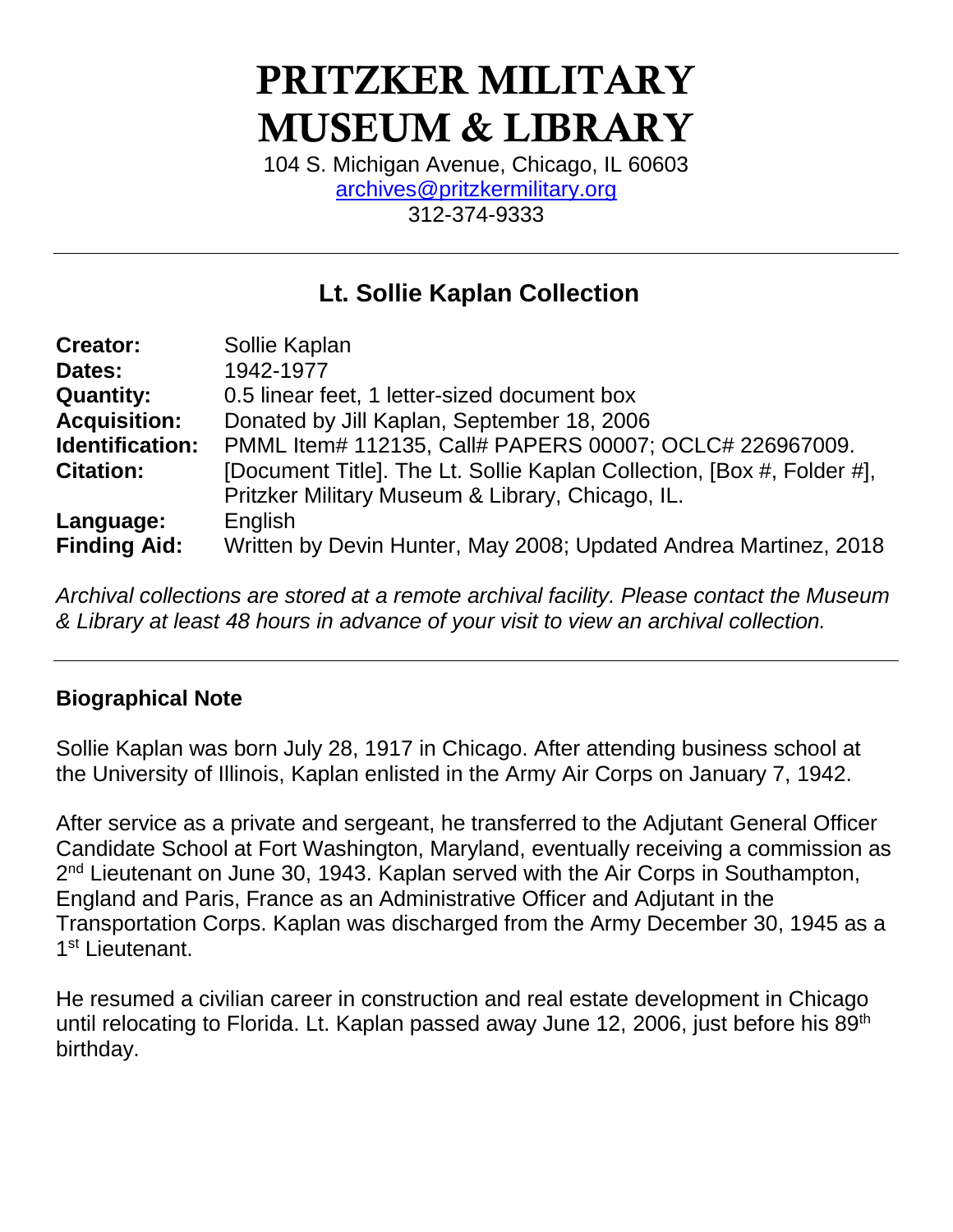| Commissioned as 2 <sup>nd</sup> Lt., Fort Washington Adjutant General |
|-----------------------------------------------------------------------|
|                                                                       |
|                                                                       |
|                                                                       |
|                                                                       |
|                                                                       |
|                                                                       |
|                                                                       |
|                                                                       |
|                                                                       |

## **Scope and Content of the Collection**

The Kaplan Collection consists of records related to Lt. Kaplan's service in the Army Air Corps during the Second World War. Folders include a set of snapshots of Kaplan and fellow officers and tourist photograph cards and postcards acquired by Kaplan while on duty in Paris in 1944-45. Three remarkable photographs by an unknown photographer portray scenes from the Liberation of Paris in August 1944. Other highlights include passes and visitation cards representing the American Red Cross in France, the House of Commons visitors' galley, and many others. A 1945 newsletter from Kaplan's Army Air Corps base provides rare informal description of base life at the end of the war, and a typewritten letter from Kaplan to his Uncle reveals the realities of Army service, from dating to resenting officers.

A detailed resume created by Kaplan in the 1970s serves as a biographical overview, and one folder contains the significant Enlistment Papers and Records of Separation from Kaplan's Army career. Two booklets are included in the collection: one commemorating Kaplan's Officer Candidate School graduation class from Fort Washington, Maryland, and the second a guide to London by the American Red Cross Informational Department.

## **Arrangement**

The collection is one series arranged in thirteen folders under headings that reflect either records format or subject.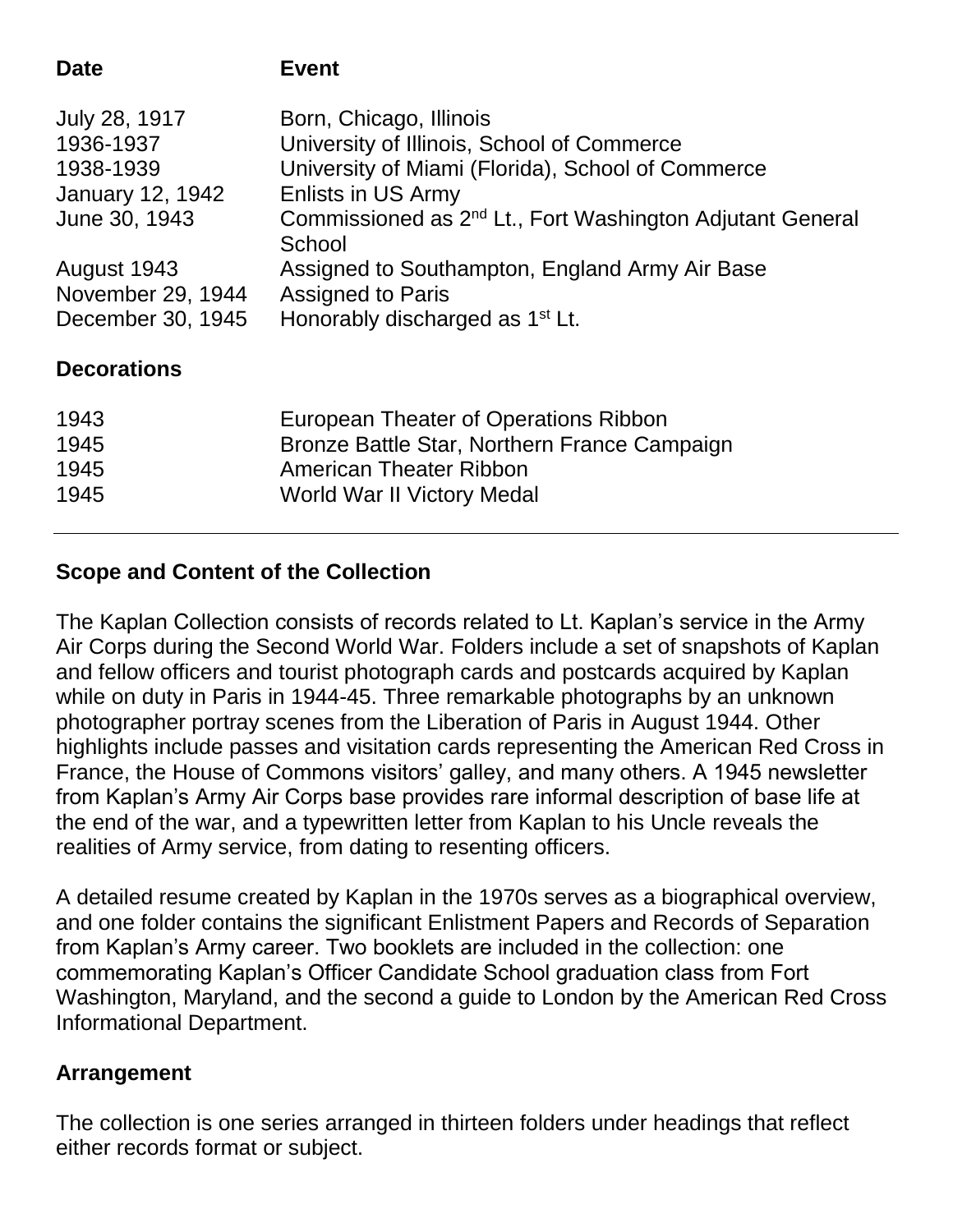## **Rights**

Copyrights held by Jill Kaplan were transferred to the Pritzker Military Museum & Library. All other rights are held by the author or publisher. Users assume responsibility for following copyright laws as established by US Code Title 17.

#### **Related Collections**

Norman N. Breyer Collection

### **Key Subjects**

This collection is indexed under the following headings in the Library's online catalog. Researchers interested in materials about related topics, persons, or places should search the catalog using these subject headings.

#### **Subject**

World War, 1939-1945 - Campaigns - France - Normandy. World War, 1939-1945 – England. World War, 1939-1945 - France - Paris. World War, 1939-1945 – Veterans.

#### **Geographic**

Fort Washington (Md.) Paris (France) - History - 1940-1945.

#### **Named Corporation**

United States. Army. Air Corps – History United States. Army. Transportation Corps – History. United States. Army – Newsletters

#### **Detailed Description of the Collection**

**Folder Name of folder**

**One Personal Photographs** Five snapshots of Kaplan in his Army uniform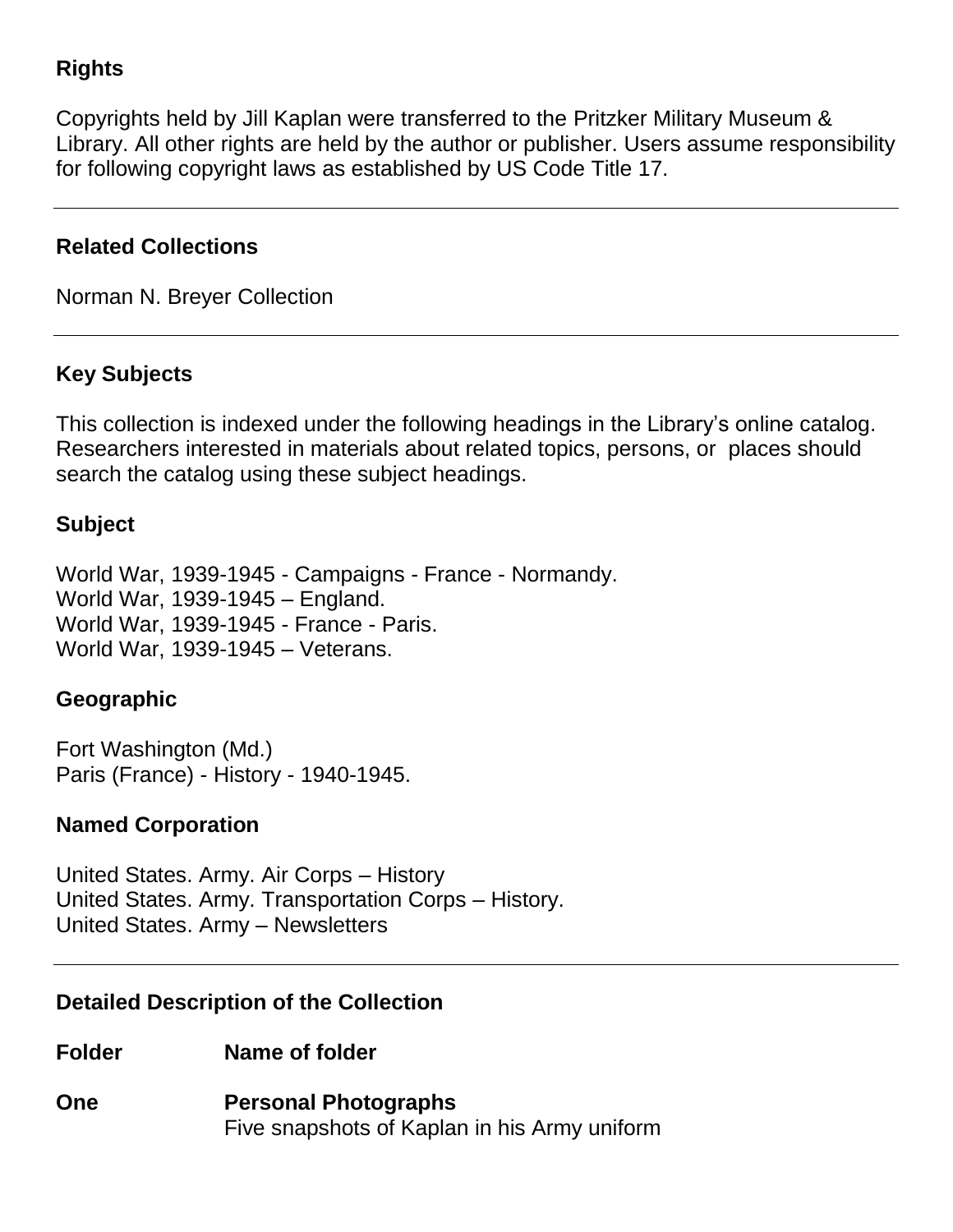| <b>Two</b>   | <b>Newspaper Photographs</b><br>Photograph clipping of Kaplan and other officers from Illustrated<br>magazine, December 12, 1942<br>Photograph clipping of Kaplan portrait, unknown Chicago newspaper                                                                                                                                                                                                                                                                                                                                        |
|--------------|----------------------------------------------------------------------------------------------------------------------------------------------------------------------------------------------------------------------------------------------------------------------------------------------------------------------------------------------------------------------------------------------------------------------------------------------------------------------------------------------------------------------------------------------|
| <b>Three</b> | <b>Enlistment and Discharge Papers</b>                                                                                                                                                                                                                                                                                                                                                                                                                                                                                                       |
| <b>Four</b>  | AAC Newsletter: Vol. 1, No. 4 (August 4, 1945)<br>Army Air Corps Headquarters, Reims, France                                                                                                                                                                                                                                                                                                                                                                                                                                                 |
| <b>Five</b>  | <b>Personal Biography</b>                                                                                                                                                                                                                                                                                                                                                                                                                                                                                                                    |
| <b>Six</b>   | <b>Passes and Permits: Europe</b><br>Paris Assignment Card, US Army, November 1944<br><b>Cumberland Hotel (London) Guide</b><br>Cumberland Hotel (London) pamhlet<br>Menu: US Army Hospital Ship Wisteria, September 10, 1945<br>Permanent Pass, Officers Mess (Majestic Hotel, London), December<br>13, 1944                                                                                                                                                                                                                                |
| 6, 1942      | House of Commons pass, December 9, 1942<br>The Enlisted Men Dance invitation, March 6, 1943<br>American Red Cross Washington Club membership card<br>American Red Cross in Great Britain pass to Houses of Parliament,<br>London, ca. 1943<br>Room Reservation, American Red Cross in Great Britain<br>American Red Cross Coupon book, ca. 1943<br>Card for Empire Parliamentary Association, London, ca. 1943<br>Club Interallié membership card, Reims, France, 1945<br>Orders of the Day, Parliament (London), 2nd Sitting after December |
| <b>Seven</b> | <b>Receipts and Appraisals: 1965-1977</b>                                                                                                                                                                                                                                                                                                                                                                                                                                                                                                    |
| <b>Eight</b> | <b>Passes and Permits: US</b><br>Letter to Members of the US Army Expeditionary Force, from<br><b>President Roosevelt</b><br>Pass to the US House of Representatives galley, March 2, 1944<br>Pass to the US Senate galley, March 2, 1942<br>Courtesy Card for Sollie Kaplan from the US House of<br>Representatives, March 2, 1942<br>District of Columbia driver's permit, 1942<br>Hotel Baltimore Officers Mess pass, Sollie Kaplan, January 1, 1945                                                                                      |